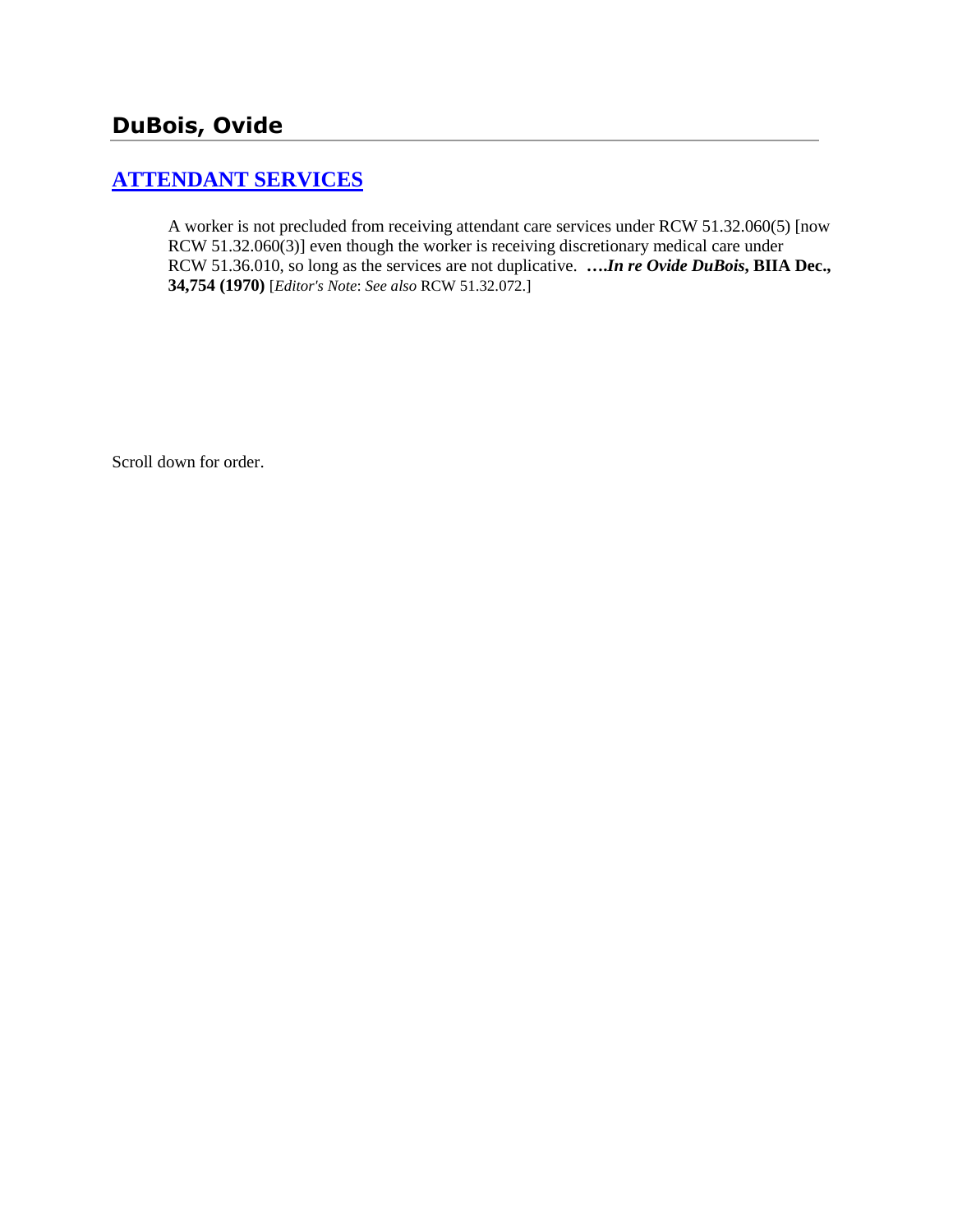### **BEFORE THE BOARD OF INDUSTRIAL INSURANCE APPEALS STATE OF WASHINGTON**

**)**

**IN RE: OVIDE DuBOIS ) DOCKET NO. 34,754**

**CLAIM NO. 8002689 ) DECISION AND ORDER**

APPEARANCES:

Claimant, Ovide DuBois, by Critchlow, Williams, Ryals & Schuster, per E. B. Critchlow

Employer, General Electric Company, None

Atomic Energy Commission, by Clyde T. Fitz, Attorney in the A.E.C. Richland Operations Office (In attendance: John B. Warner, Authorized Representative)

Department of Labor and Industries, by The Attorney General, per Thomas O'Malley, Assistant

This is an appeal filed by the claimant on January 6, 1970 (amended February 16, 1970), from an order of the Department of Labor and Industries dated December 24, 1969, which denied the claimant's application for increased compensation to pay for an attendant in accordance with Section 51.32.060(5) RCW. **REVERSED AND REMANDED**.

## **DECISION**

Pursuant to RCW 51.52.104 and RCW 51.52.106, this matter is before the Board for review and decision on a timely Statement of Exceptions filed by the Department of Labor and Industries to a Proposed Decision and Order issued by a hearing examiner for this Board on September 8, 1970, in which the order of the Department dated December 24, 1969 was reversed and the Department directed to allow the claimant's application for increased compensation to pay for an attendant.

The issue presented by this appeal is whether a permanently totally disable workman who is receiving medical care at the discretion of the Director of the Department of Labor and Industries pursuant to RCW 51.36.010, can qualify for an increased compensation to pay for attendant care in accordance with RCW 51.32.060(5) while being treated at home.

The contentions of the parties are adequately set forth in our hearing examiner's Proposed Decision and Order will not be further set forth herein. There is no dispute regarding the facts in this case because at the conference in Richland, Washington on May 28, 1970, Dr. John T.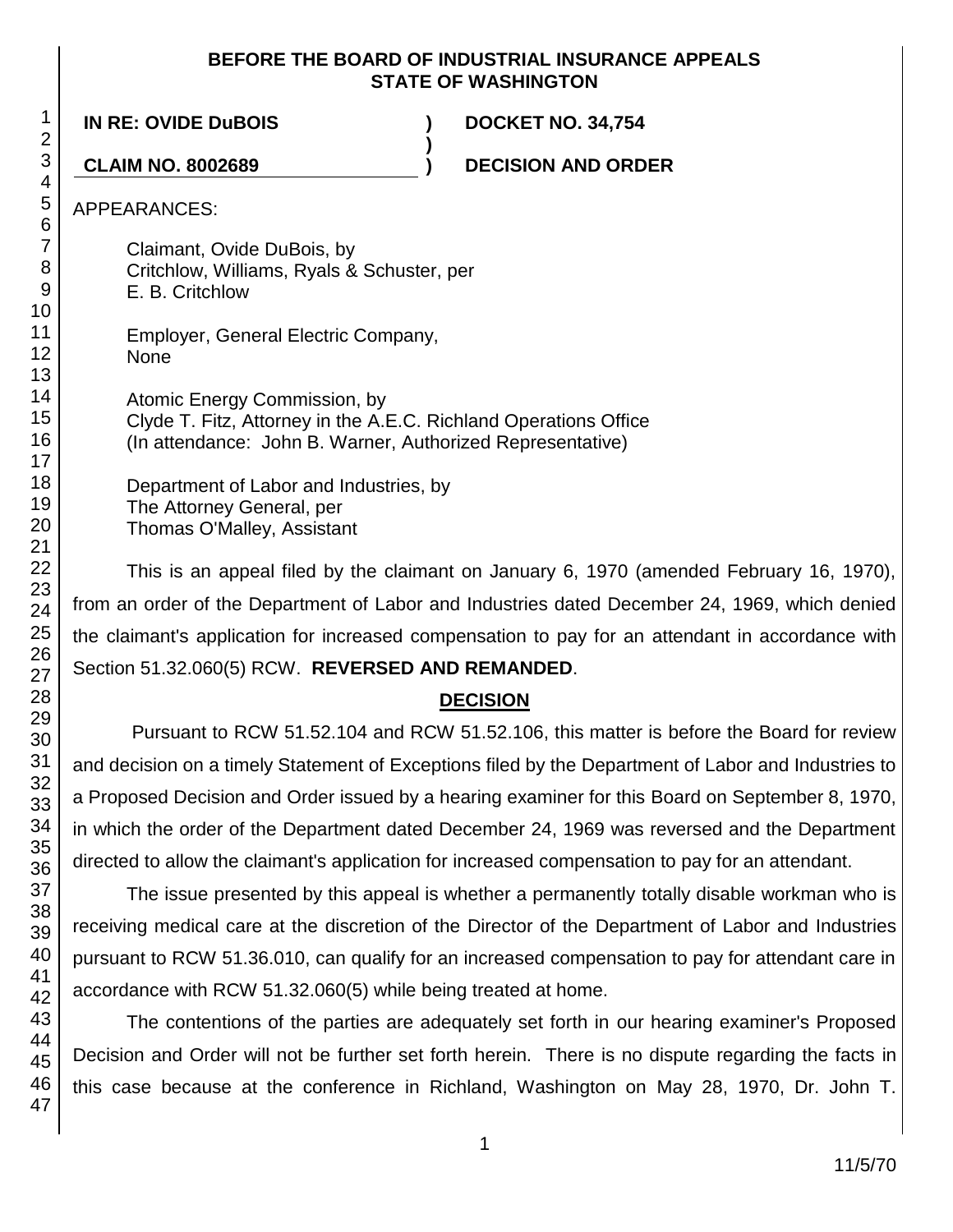46 47

Robson, attending physician, was present and, after a conference discussion, it was agreed that the claimant needs an attendant. The issue is a legal determination of statutory limitation.

We have carefully reviewed the statutes pertaining to the issue on this appeal, and we agree with our hearing examiner that the clear legislative intent of the statutes would preclude the increased allowance for an attendant where that service (attendant care) is being provided by a hospital or other medical-attendant type facility, but it would not preclude such allowance where the claimant is at home receiving treatment. There apparently is no Washington Supreme Court decision directly in point on the legal issue raised on this appeal, but the concept of attendant care was before the court in Talbot v. Industrial Insurance Commission, 108 Wash. 231 (1919), and it is clear from the language of the court that increased compensation is appropriate when the services of an attendant are required. We do not believe the legislature intended to deny attendant care compensation under the provisions of RCW 51.32.060(5), except where under the provisions of Ch. RCW 51.36 and 51.40, the same attendant care services were being provided. In the instant case, no attendant care services are being provided by the Department of Labor and Industries. Certainly, a duplication of benefits would not be proper, and we believe the legislative intent expressed in RCW 51.32.060(5) was to prevent duplication of benefits.

We commend the Director of the Department of Labor and Industries for exercising his discretion in authorizing continued treatment for Mr. DuBois. On the present appeal we find that the department is in error in determining the limitations imposed by RCW 51.32.060(5) precluded the allowance of increased compensation for an attendant when no attendant is being otherwise furnished by the Department of Labor and Industries.

## **FINDINGS OF FACT**

After a careful review of the record, the Board finds as follows:

1. The claimant, Ovide DuBois, sustained an industrial injury on July 27, 1956, while in the employ of the General Electric Company at Richlamd, Washington. A report of accident was filed, the claim was allowed, medical treatment was provided, and time loss compensation was paid. procedural steps were taken, and eventually, by an order and judgment of the Superior Court for Thurston County, Washington, the claimant was declared to be permanently and totally disabled and placed on the pension rolls of the Department of Labor and Industries. The Thurston County Superior Court order was entered on June 27, 1966, and on August 2, 1966, the Department entered its order, issued pursuant to the judgment, and placed the claimant on the pension rolls effective December 15, 1961.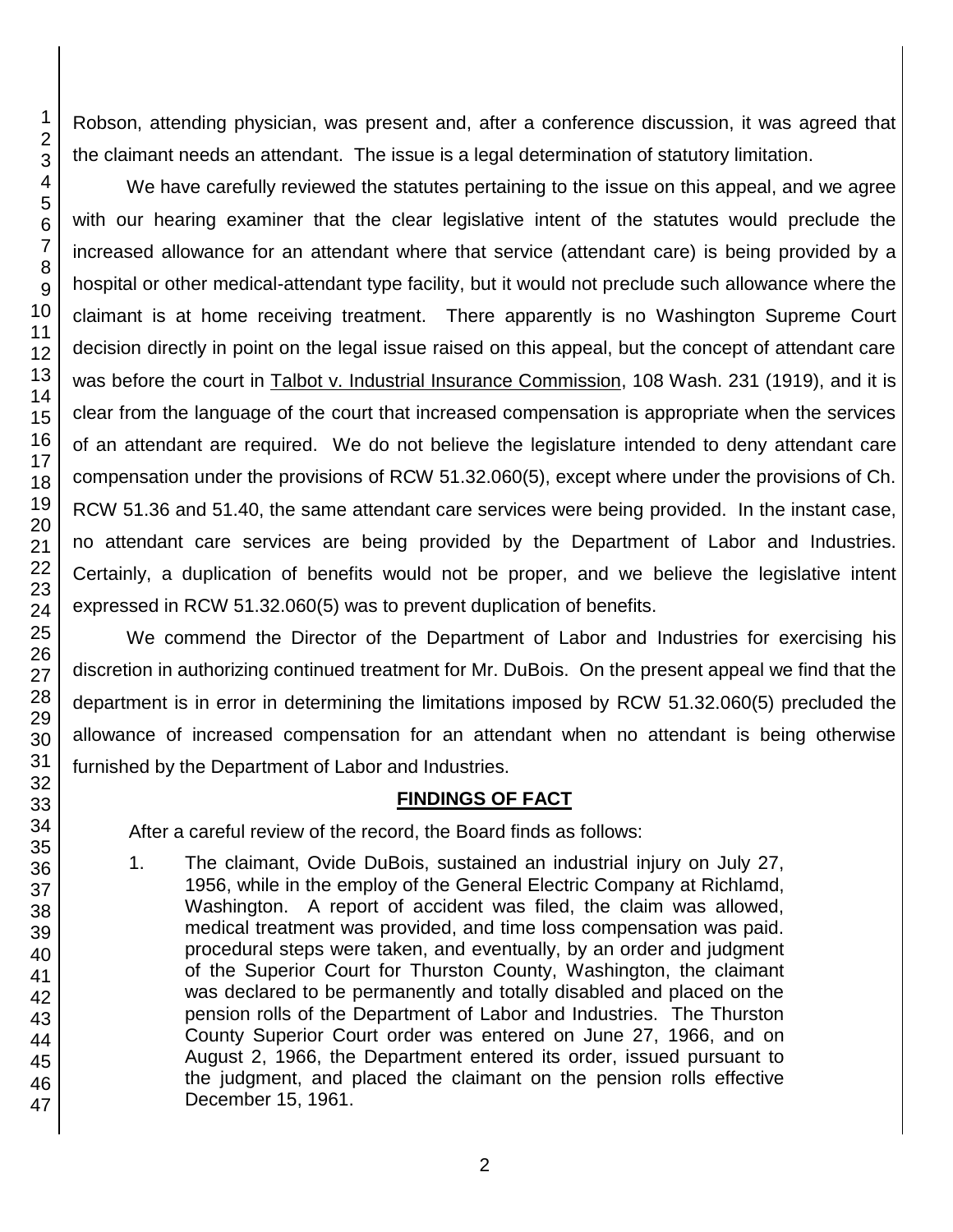- 2. Ever since December 15, 1961, the claimant has been a permanently and totally disabled workman under the provisions of the Workmen's Compensation Act and on the pension rolls of the Department of Labor and Industries.
- 3. That the claimant's permanent disability rises from an injury to his spine and the surgery related thereto, causing a permanent paralysis involving his bowels, bladder, and lower extremities. The claimant does not have control of his bladder and bowels, nor any use of his lower extremities, and is confined to a wheelchair. That said conditions arising from his industrial injury render him so physically helpless as to require the services of an attendant.
- 4. In July 1967, the attending physician, Dr. John T. Robson, recommended to the Director of the Department of Labor and Industries a reopening of the claim for further treatment, including surgery. The director exercised the discretion permitted him by RCW 51.36.010 and reopened the claim for additional treatment.
- 5. On November 20, 1969, the Department received a letter from the claimant's attorney advising that the claimant needed an attendant and requested the Department to investigate the situation. The Department investigated by writing to several of the claimant's attending physicians, and on December 24, 1969, entered an order reading as follows:

"WHEREAS an application for increased compensation for an attendant has been filed for and in behalf of Ovide DuBois, who is on the Department's pension roll as a totally permanently disabled workman, and

"WHEREAS it has been determined that Ovide DuBois is not so physically helpless as to require an attendant and further that the pensioner is receiving medical treatment pursuant to Section 51.36 R.C.W. and the fee for an attendant is not payable in such instance (Section 51.32.060(5) R.C.W.), and

"IT IS THEREFORE HEREBY ORDERED that the request for increased compensation for an attendant be and hereby is denied for the above reason."

- 6. On January 6, 1970, the claimant filed notice of appeal with this Board, and on February 2, 1970,the Board entered an order extending time for acting on the claimant's appeal and directing the filing of an amended notice of appeal. An amended notice of appeal was filed on February 16, 1970, and this Board granted the appeal on February 24, 1970.
- 7. Appellate proceedings were conducted before the Board of Industrial Insurance Appeals at which time an agreed statement of facts was entered into that the claimant needs an attendant and that the legal interpretation of RCW 51.32.060(5) and RCW 51.36 was at issue. On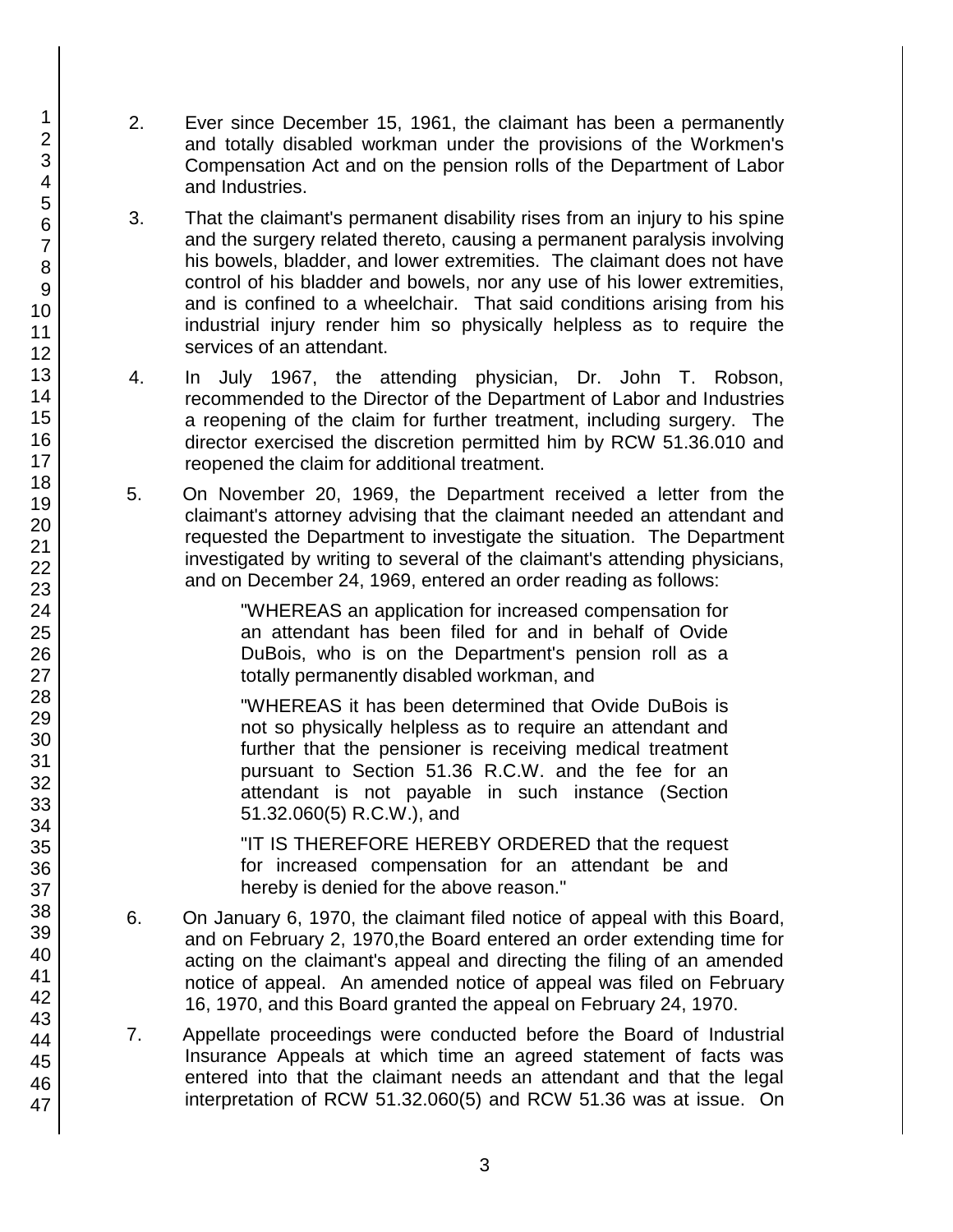September 8, 1970, a hearing examiner for this Board entered a Proposed Decision and Order in connection with this appeal. Thereafter, within the period of time provided by law, exceptions were filed and the case referred to the Board for review as provided by RCW 51.52.106.

8. At the time of filing his application for the increased compensation for an attendant on November 20, 1969, the claimant was so physically helpless as to require the services of an attendant, and said condition continued to the time of the hearing of the appeal.

#### **CONCLUSIONS OF LAW**

Based upon the foregoing findings of fact, the Board concludes as follows:

- 1. The Board has jurisdiction of the parties and subject matter of this appeal.
- 2. The limiting language of RCW 51.32.060(5) was intended by the legislature to prevent duplication of benefits, and does not preclude the Department of Labor and Industries from increasing permanent total disability compensation to provide for the services of an attendant where a permanently totally disabled workman is receiving medical care at the discretion of the Director of the Department of Labor and Industries pursuant to RCW 51.36.010, when no attendant is being furnished as a part of that treatment.
- 3. The order of the Department of Labor and Industries issued December 24, 1969, is erroneous and must be reversed, and this claim remanded to the Department of Labor and Industries with direction to allow the application for increased compensation for an attendant, effective November 20, 1969.

It is so ORDERED.

Dated this 5th day of November, 1970.

| BOARD OF INDUSTRIAL INSURANCE APPEALS |  |  |  |  |
|---------------------------------------|--|--|--|--|
|                                       |  |  |  |  |

| Chairman |
|----------|
| Member   |
| Member   |
|          |